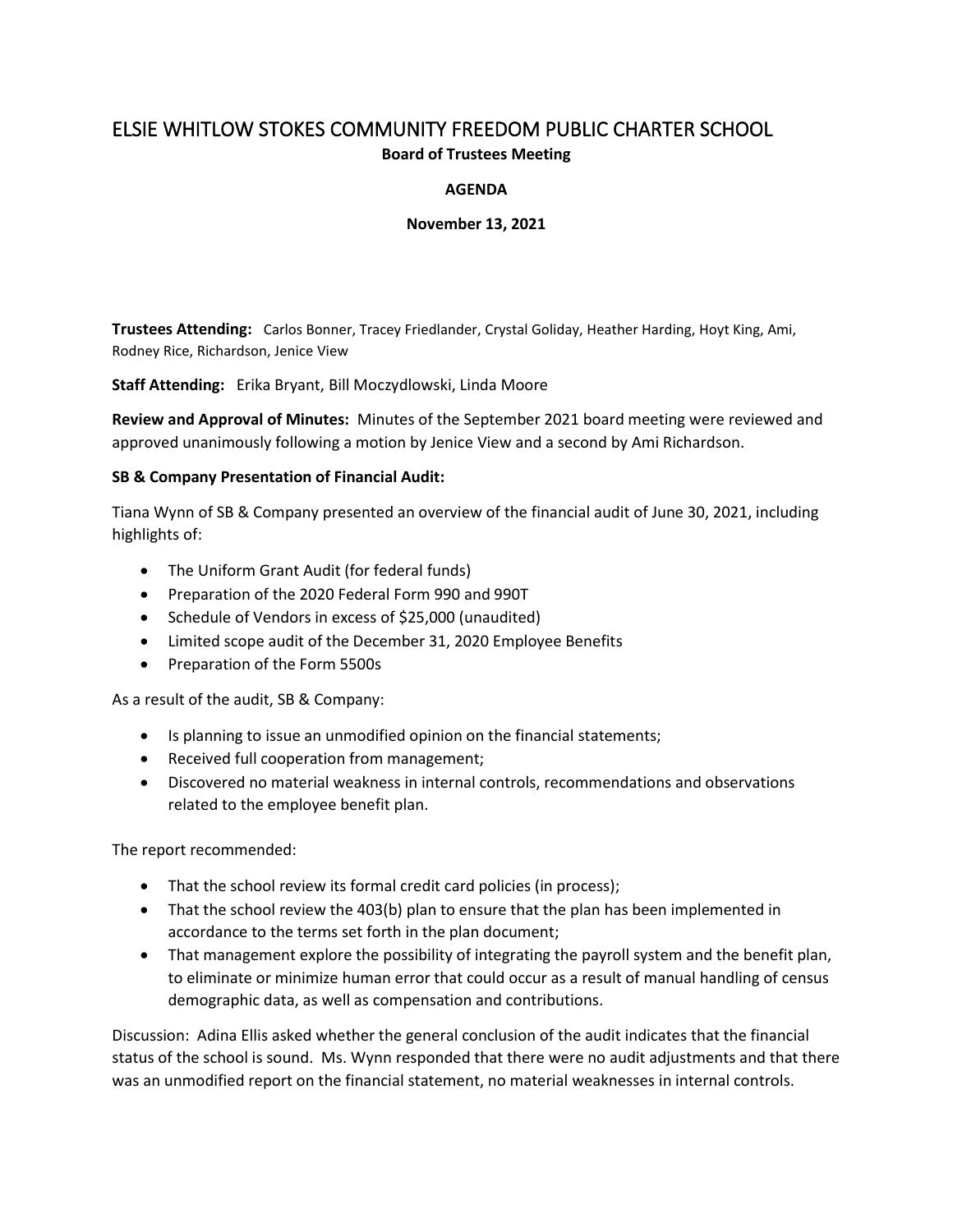#### **Executive Director's State of the School Report:**

Erika Bryant presented the annual state of the school report.

- State of COVID Response
	- 1. The Mayor imposed a vaccination mandate for all schools (staff) in November. Stokes School currently has a 90% compliance rate.
	- 2. The *Our Children Emergency Amendment Act of 2021* has been enacted for the purpose of expanding virtual learning options for some students. However, now that 5-11 year-olds are eligible for vaccination, Stokes School students, except for 3 and 4-year-olds, will not be eligible for this provision.
	- 3. Privia Health has taken over the school's COVID response protocols and procedures. The school has been awarded an OSSE grant intended to fund clinical support for COVID-related processes.
	- 4. Jenice View recommended that the board consider how the board will celebrate the extraordinary efforts of staff and leadership to educate and keep the students safe.
- Middle States Association Reaccreditation Visit and Review for Early Childhood Education Program of Distinction

A Middle States Association team will visit the campuses next week in preparation for reaccreditation and will assess the school's eligibility to receive designation as an Early Childhood Education Program of Distinction.

25 Year Review and Celebration

This year the school will begin the 25-year review process by the Public Charter School Board. In addition, this year Stokes will begin to prepare for its 25<sup>th</sup> year celebration that will take place in SY23-24.

## **Middle School Expansion Planning**

Erika Bryant reported that, pending approval by the board, in 2022, the school will submit an application to PCSB to request a charter amendment that will allow the school to expand the grades served and to increase the enrollment ceiling.

Jenice View, Chair of the Academic Excellence Committee, led trustees in a discussion of the rationale for a middle school expansion, citing these considerations:

- Stokes School's East End campus will graduate its first class of fifth graders in SY23-24 and it is anticipated that DCI will not be able to accommodate all of the incoming middle school students from its feeder schools by that date.
- Neighboring Houston Elementary school's language immersion program will also have  $5<sup>th</sup>$  grade graduates in SY23-24.
- Many Stokes School parents who live close to the East End campus have expressed a preference for a language immersion middle school that will be closer to home.

Next steps for moving forward with an application for middle school expansion will include: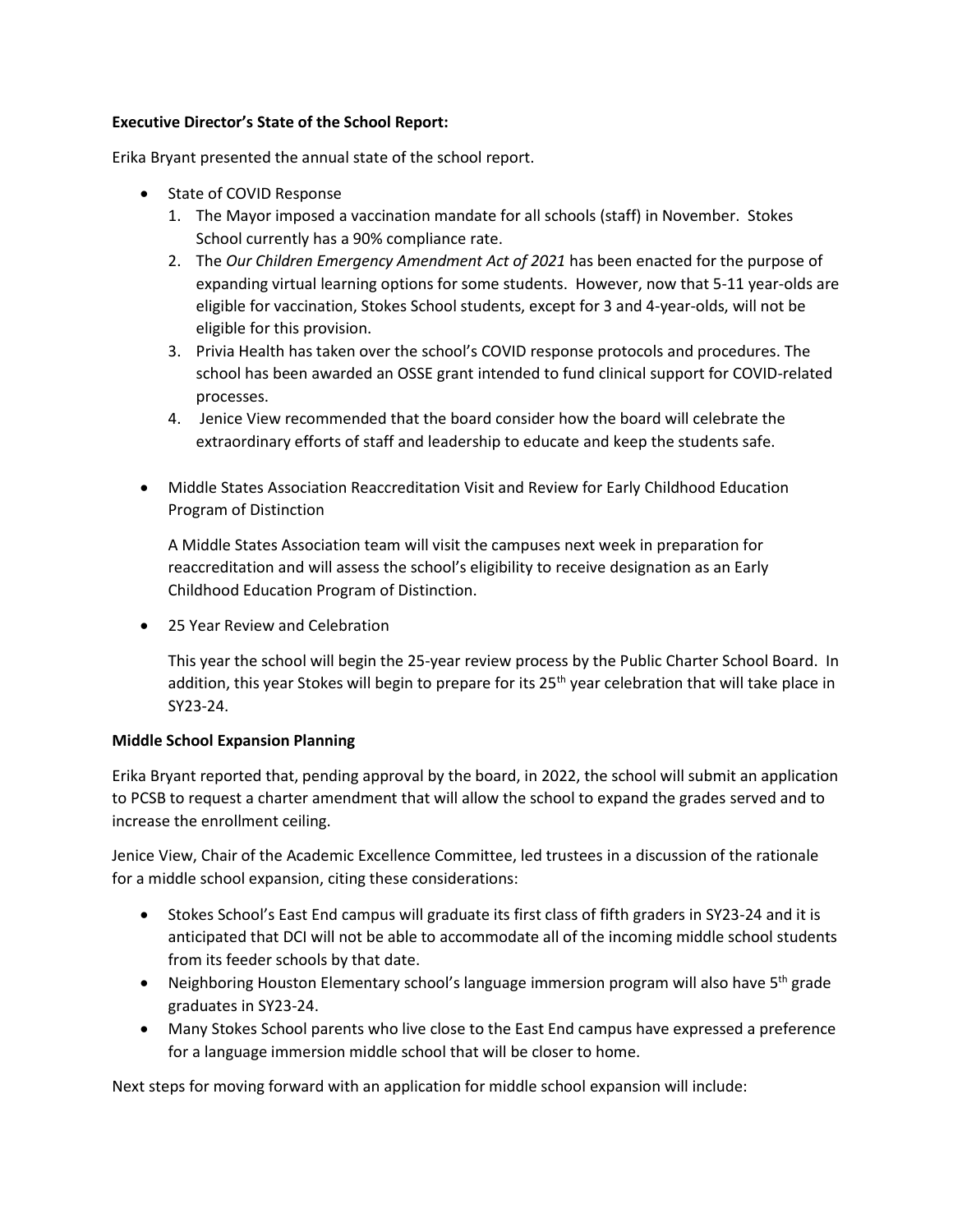- At the January board meeting, formal approval by the board to proceed;
- Meeting with PCSB leadership;
- Preparing a detailed summary document for board and potential funders

#### Discussion:

- 1. Friedlander: What are the financial implications of the proposed expansion? Erika Bryant responded that the school's leadership will address financial implications when it prepares and presents at the January board meeting a document that includes need, projections for enrollment, financial needs for the project, similar to the work that was done to prepare for the East End campus.
- 2. Goliday: Many East End parents are interested in contributing to the support of developing and opening the proposed school.
- 3. Bryant: Well-established partners may be interested in supporting the start-up of the proposed campus. In addition, there are currently federal resources to support school start-ups.
- 4. King and Ellis: Asked about the current availability of documents to support the need for expansion. MS. Bryant indicated that the goal is to have summary documents ready to present by the January board meeting.
- 5. Harding: Indicated that she is supportive of the expansion plan but advised that the school should be cautious about local politics regarding charter school expansion.
- 6. Golliday and Bryant: It may be possible to partner with other language immersion schools to plan a middle school.

#### **Real-time questions and comments from parents presented by Crystal Golliday:**

- 1. What are the plans for relaxing [COVID mitigation] standards after the holidays? Response from Ms. Bryant: It depends on the status of the COVID spread.
- 2. Some parents would like to continue current mitigation standards.
- 3. One parent commended Dr. Harding's admonition to consider political implications of planning for a middle school.

#### **Closed Session:**

The open meeting adjourned at 11:14 for a closed session for training board development and leadership training.

#### **Adjournment:**

The open meeting re-convened and was adjourned at noon following a motion to adjourn by Ami Richardson and a second by Jenice View.

#### **Follow up Needed:**

- Review progress toward the current strategic plan in the January 2022 board meeting
- Prepare a summary case document for middle school expansion to be presented at the January 2022 board meeting
- Secure formal approval of the board to proceed with the middle school expansion proposal
- Approve the FY21 1099